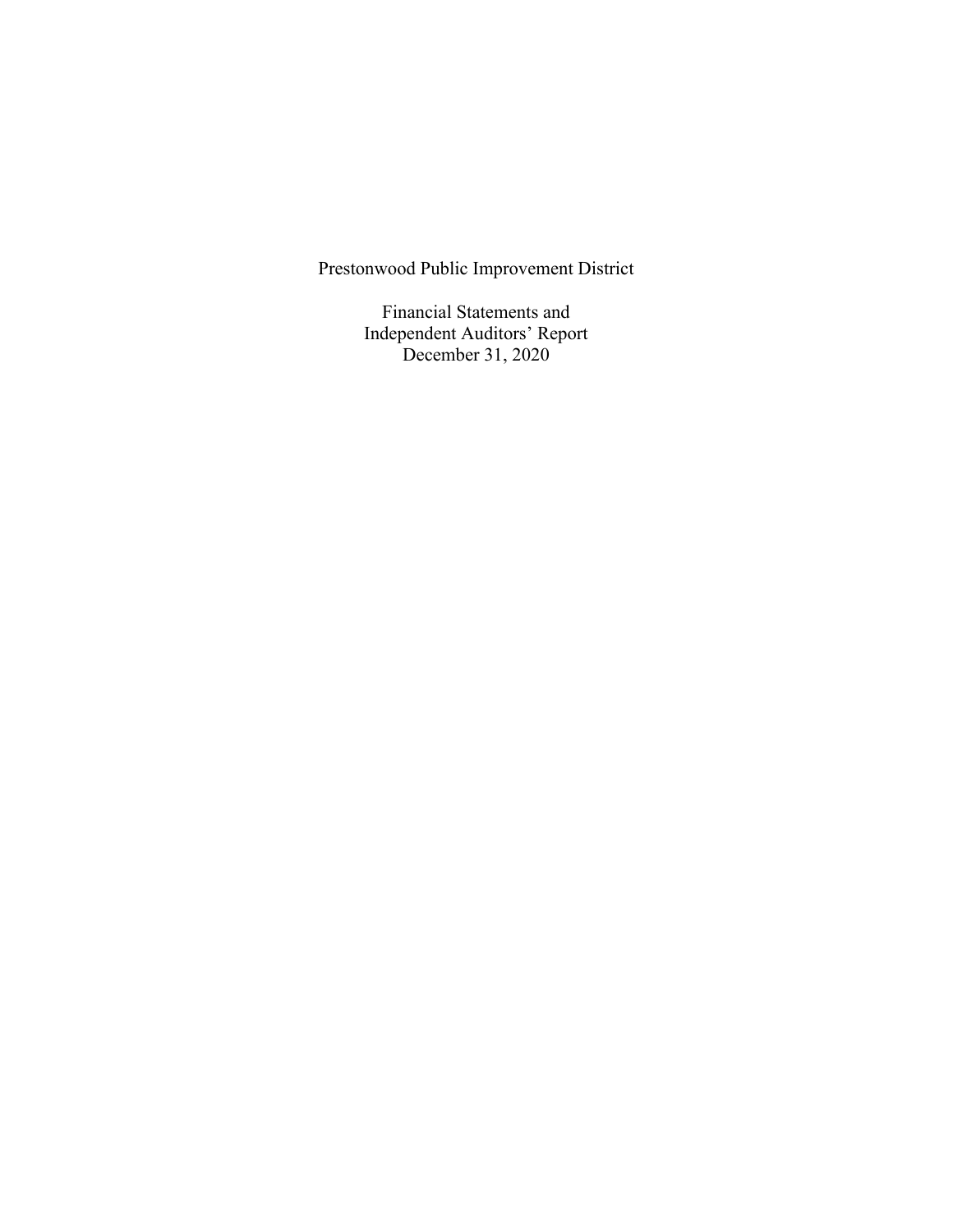# PRESTONWOOD PUBLIC IMPROVEMENT DISTRICT

# TABLE OF CONTENTS

|                                                            | Page    |
|------------------------------------------------------------|---------|
| <b>INDEPENDENT AUDITORS' REPORT</b>                        | $1 - 2$ |
| <b>FINANCIAL STATEMENTS</b>                                |         |
| STATEMENT OF FINANCIAL POSITION                            | 3       |
| <b>STATEMENT OF ACTIVITIES</b><br>AND CHANGE IN NET ASSETS | 4       |
| STATEMENT OF FUNCTIONAL EXPENSES                           | 5       |
| <b>STATEMENT OF CASH FLOWS</b>                             | 6       |
| NOTES TO FINANCIAL STATEMENTS                              | 7-11    |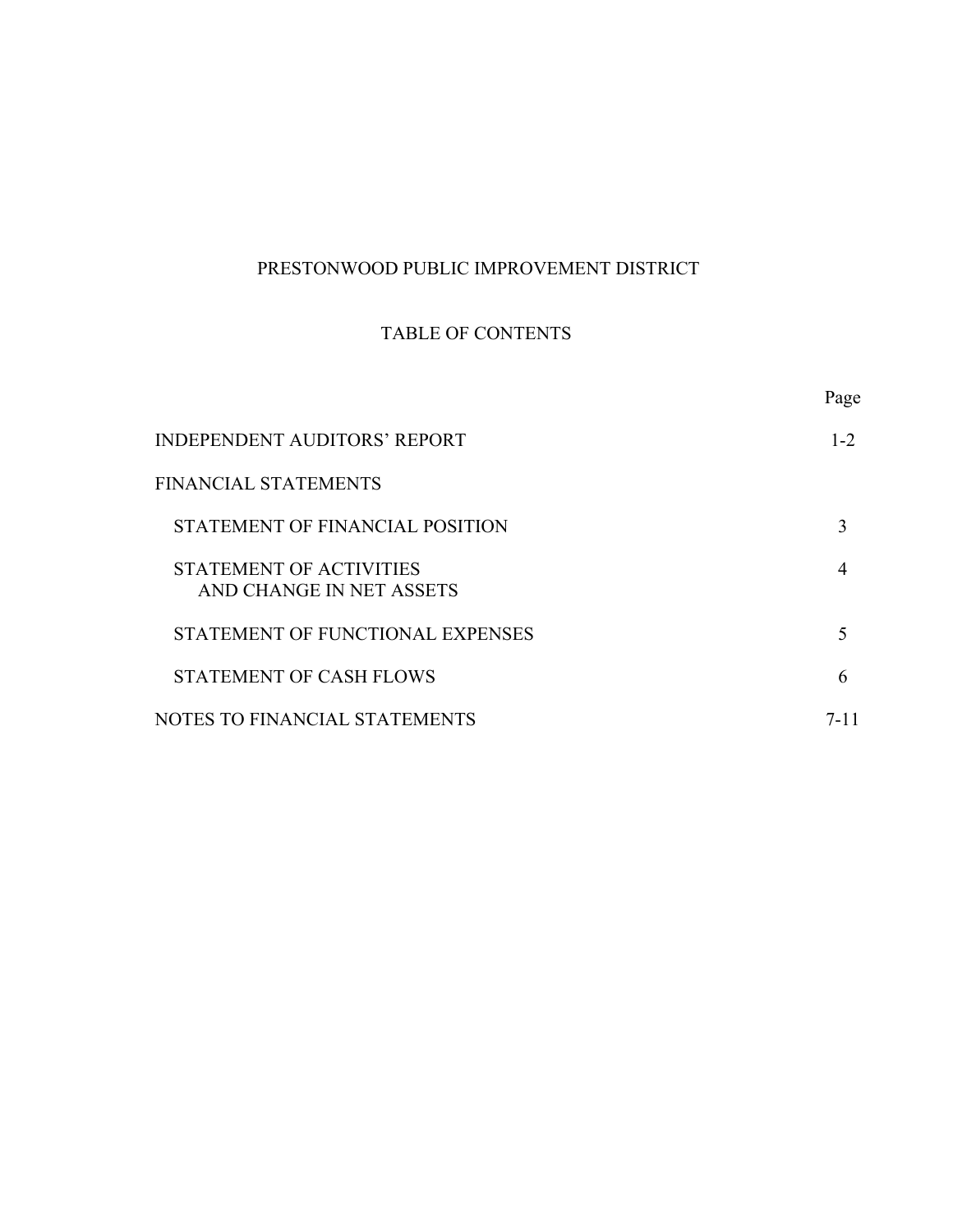# **Malnory, McNeal & Company, PC**

**Certified Public Accountants** 

Mark W. Malnory, CPA Johnna W. McNeal, CPA Beverly Smith, CPA James R. Smith, CPA

Members of American Institute of Certified Public Accountants Texas Society of Certified Public Accountants AICPA Governmental Audit Quality Center

Elizabeth Hamm, CPA E.J. Musharbash, CPA Les S. Malnory, CPA

# Independent Auditors' Report

Board of Directors Prestonwood Homeowners' Association, Inc.

We have audited the accompanying financial statements of Prestonwood Public Improvement District (the "District"), which comprise the statement of financial position as of December 31, 2020, and the related statements of activities and changes in net assets, functional expenses, and cash flows for the year then ended, and the related notes to the financial statements.

### **Management's Responsibility for the Financial Statements**

Management is responsible for the preparation and fair presentation of the financial statements in accordance with accounting principles generally accepted in the United States of America, this includes the design, implementation, and maintenance of internal control relevant to the preparation and fair presentation of financial statements that are free from material misstatement, whether due to fraud or error.

#### **Auditor's Responsibility**

Our responsibility is to express an opinion on these financial statements based on our audit. We conducted our audit in accordance with auditing standards generally accepted in the United States of America. Those standards require that we plan and perform the audit to obtain reasonable assurance about whether the financial statements are free from material misstatement.

An audit involves performing procedures to obtain audit evidence about the amounts and disclosures in the financial statements. The procedures selected depend on the auditor's judgment, including the assessment of the risks of material misstatement of the financial statements, whether due to fraud or error. In making those risk assessments, the auditor considers internal control relevant to the entity's preparation and fair presentation of the financial statements in order to design audit procedures that are appropriate in the circumstances, but not for the purpose of expressing an opinion on the effectiveness of the entity's internal control. Accordingly, we express no such opinion. An audit also includes evaluating the appropriateness of accounting policies used and the reasonableness of significant accounting estimates made by management, as well as evaluating the overall presentation of the financial statements.

We believe that the audit evidence we have obtained is sufficient and appropriate to provide a basis for our audit opinion.

<sup>5016</sup> McKinney Avenue, Suite 100 Dallas, Texas 75205 Telephone: 214-559-0784 Facsimile: 214-623-5915 1711 Clarksville Street Paris, Texas 75460 Telephone: 903-784-6700 Facsimile: 903-761-6934 www.MalnoryMcNeal.com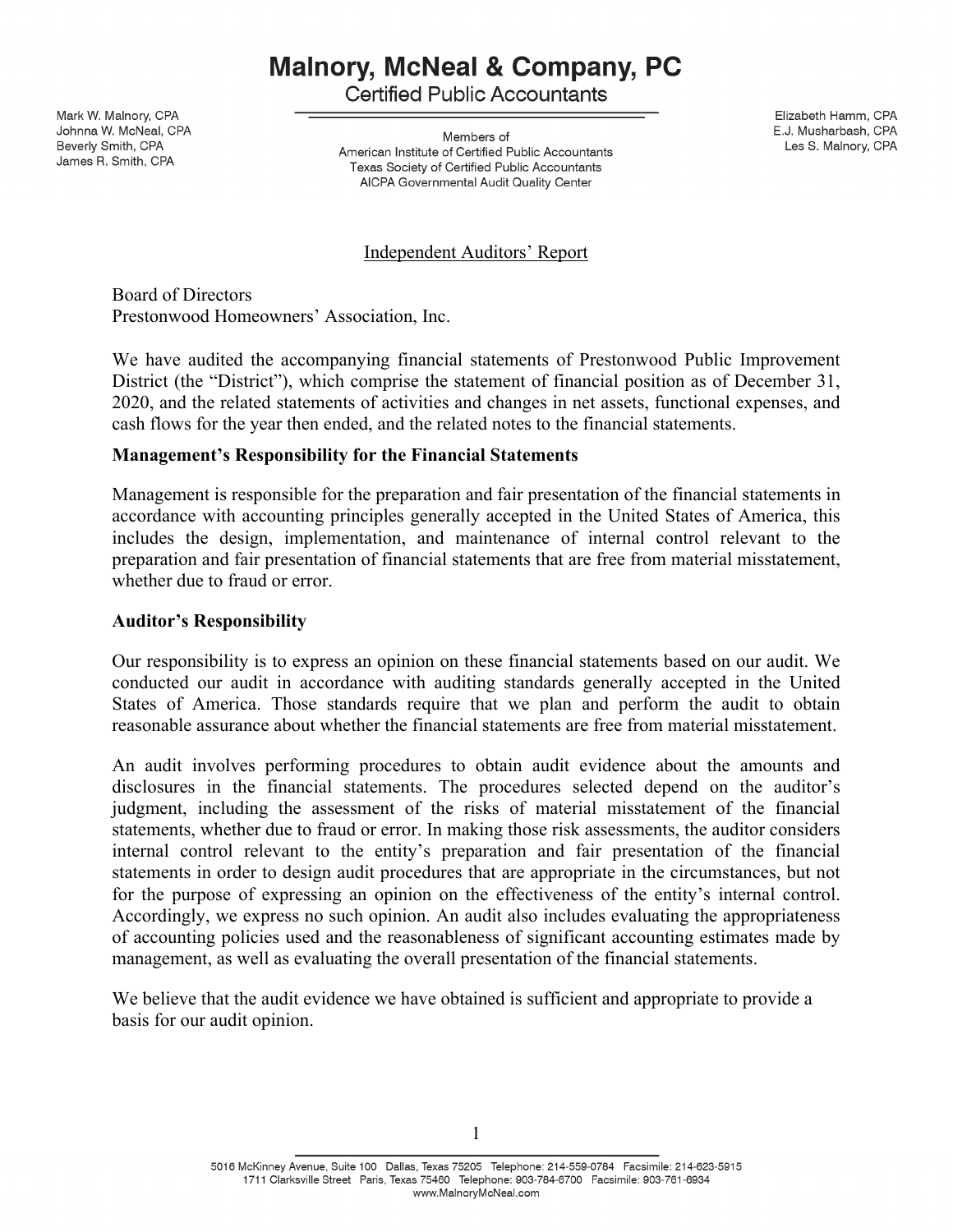# **Opinion**

In our opinion, the financial statements referred to above present fairly, in all material respects, the financial position of Prestonwood Public Improvement District as of December 31, 2020, and the changes in its net assets, its functional expenses, and its cash flows for the year then ended in accordance with accounting principles generally accepted in the United States of America.

up up fl. apape

 Dallas, Texas January 28, 2021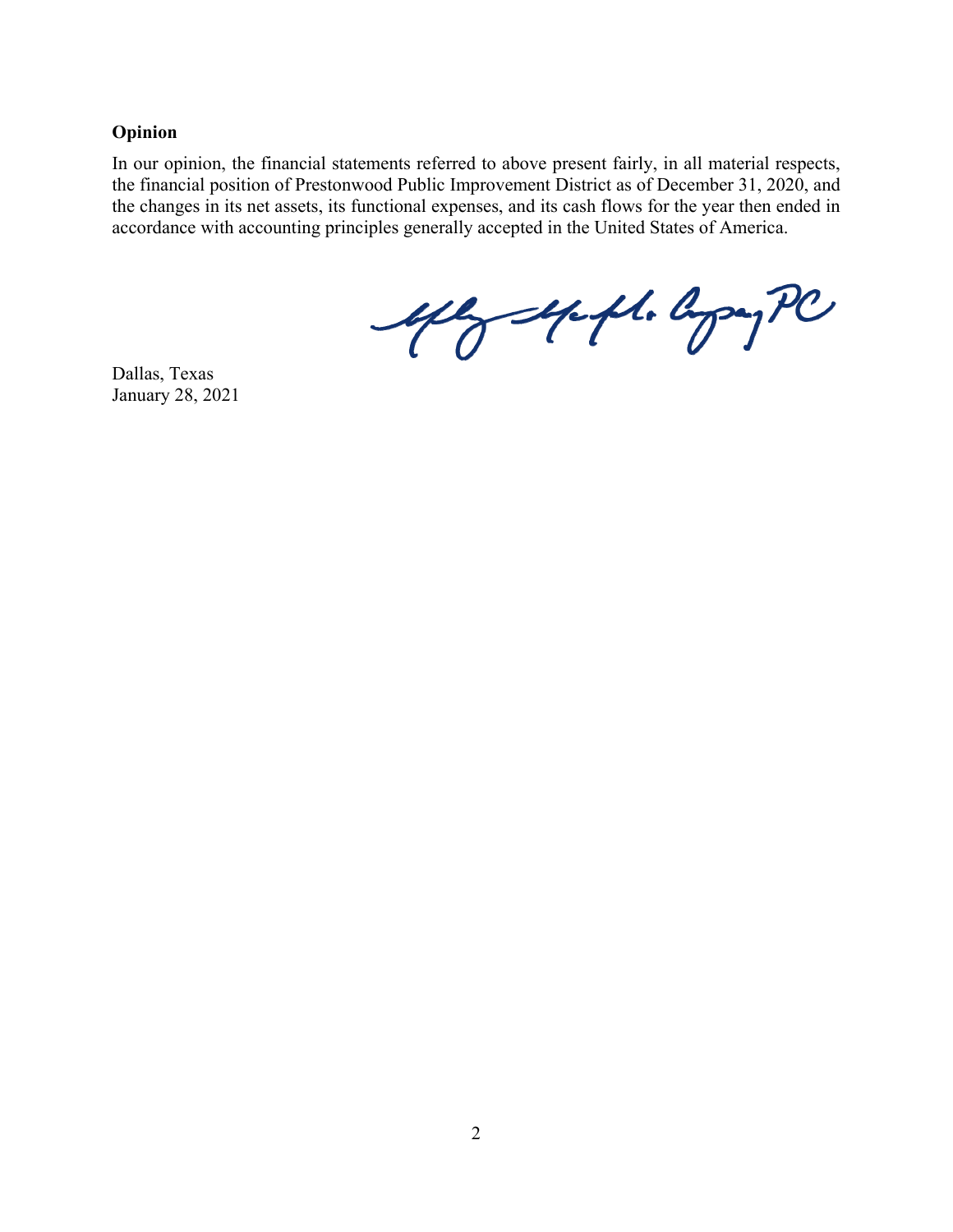# Statement of Financial Position Prestonwood Public Improvement District December 31, 2020

#### Assets

| <b>Current Assets</b>                   |    |         |
|-----------------------------------------|----|---------|
| Cash                                    | \$ | 259,582 |
| Tax assessments receivable              |    | 425,363 |
| Total current assets                    |    | 684,945 |
|                                         |    |         |
| <b>Total Assets</b>                     | S  | 684,945 |
| Liabilities and Net Assets              |    |         |
| <b>Current Liabilities</b>              |    |         |
| Tax assessments - deferred revenue      | S  | 445,791 |
| Total current liabilities               |    | 445,791 |
| <b>Net Assets</b>                       |    |         |
| Net assets without donor restrictions   |    | 239,154 |
| <b>Total Net Assets</b>                 |    | 239,154 |
| <b>Total Liabilities and Net Assets</b> |    |         |
|                                         | \$ | 684,945 |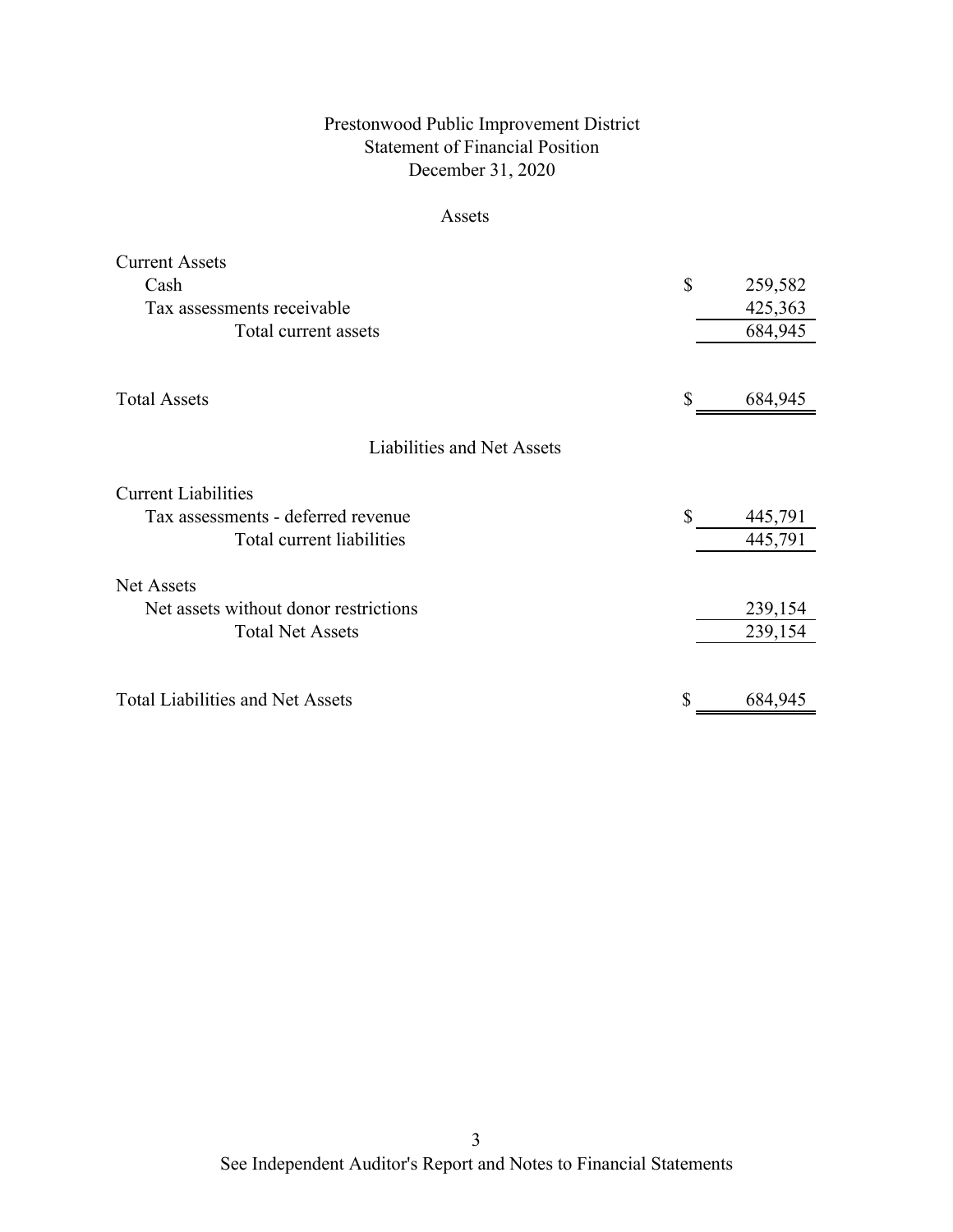# Prestonwood Public Improvement Statement of Activities and Change in Net Assets For the Period of December 31, 2020

|                                 | Net Assets<br>without<br>Donor<br>Restrictions | Net Assets<br>with Donor<br>Restrictions |              | Total    |
|---------------------------------|------------------------------------------------|------------------------------------------|--------------|----------|
| Revenue:                        |                                                |                                          |              |          |
| Assessments                     | \$<br>452,734 \$                               |                                          | $\mathbb{S}$ | 452,734  |
| Interest income                 | 603                                            |                                          |              | 603      |
| Less: City and county fees      | (10,776)                                       |                                          |              | (10,776) |
| <b>Total Revenue</b>            | 442,561                                        |                                          |              | 442,561  |
| Expenses                        |                                                |                                          |              |          |
| Program                         | 340,413                                        |                                          |              | 340,413  |
| Supporting                      | 26,119                                         |                                          |              | 26,119   |
| Fundraising                     |                                                |                                          |              |          |
| Total expenses                  | 366,532                                        |                                          |              | 366,532  |
| Change in Net Assets            | 76,029                                         |                                          |              | 76,029   |
| Net Assets at beginning of year | 163,125                                        |                                          |              | 163,125  |
| Net Assets at end of year       | \$<br>239,154<br>\$                            |                                          | \$           | 239,154  |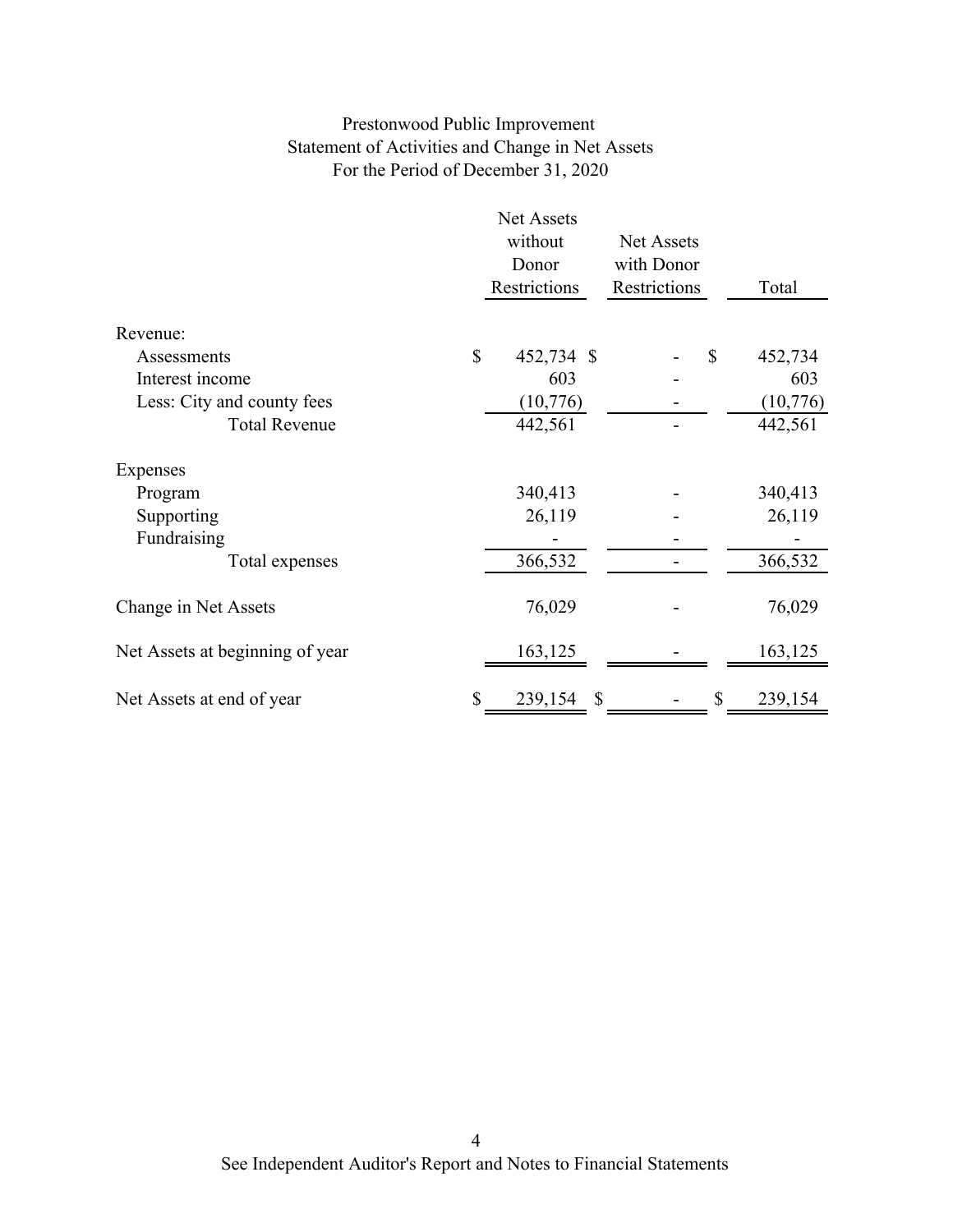# Prestonwood Public Improvement District Statement of Functional Expenses For the Period of December 31, 2020

|                              |         |   | Management |             |    |         |
|------------------------------|---------|---|------------|-------------|----|---------|
|                              | Program |   | & General  | Fundraising |    | Total   |
| Admin expenses               | \$      | S | 17,539 \$  |             | \$ | 17,539  |
| Audit                        |         |   | 8,580      |             |    | 8,580   |
| Insurance                    | 7,964   |   |            |             |    | 7,964   |
| Public safety                | 332,449 |   |            |             |    | 332,449 |
| Total functional expenses \$ | 340,413 |   | 26,119 \$  |             | Ж, | 366,532 |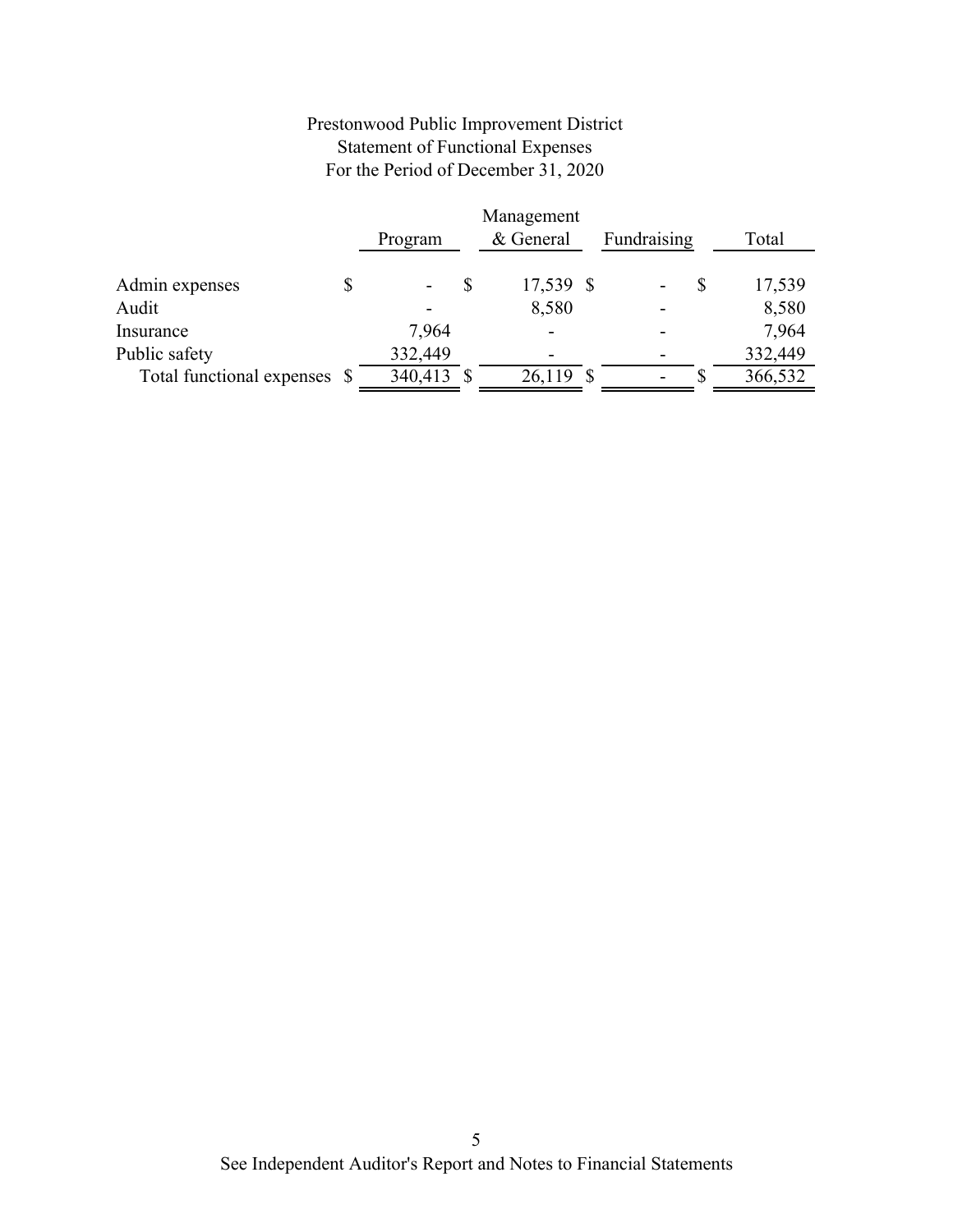# Prestonwood Public Improvement District Statement of Cash Flows For the Period of December 31, 2020

| Cash flows from operating activities                |               |
|-----------------------------------------------------|---------------|
| Change in net assets                                | \$<br>76,029  |
| Adjustments to reconcile change in net assets       |               |
| to cash provided by (used in) operating activities  |               |
| Change in operating assets and liabilities          |               |
| (Increase) decrease in accounts receivable          | 19,331        |
| Increase (decrease) in deposits and deferred income | 22,187        |
| Net cash provided by (used in) operating activities | 117,547       |
| Net increase (decrease) in cash                     | 117,547       |
| Cash and cash equivalents at beginning of period    | 142,035       |
| Cash and cash equivalents at end of period          | \$<br>259,582 |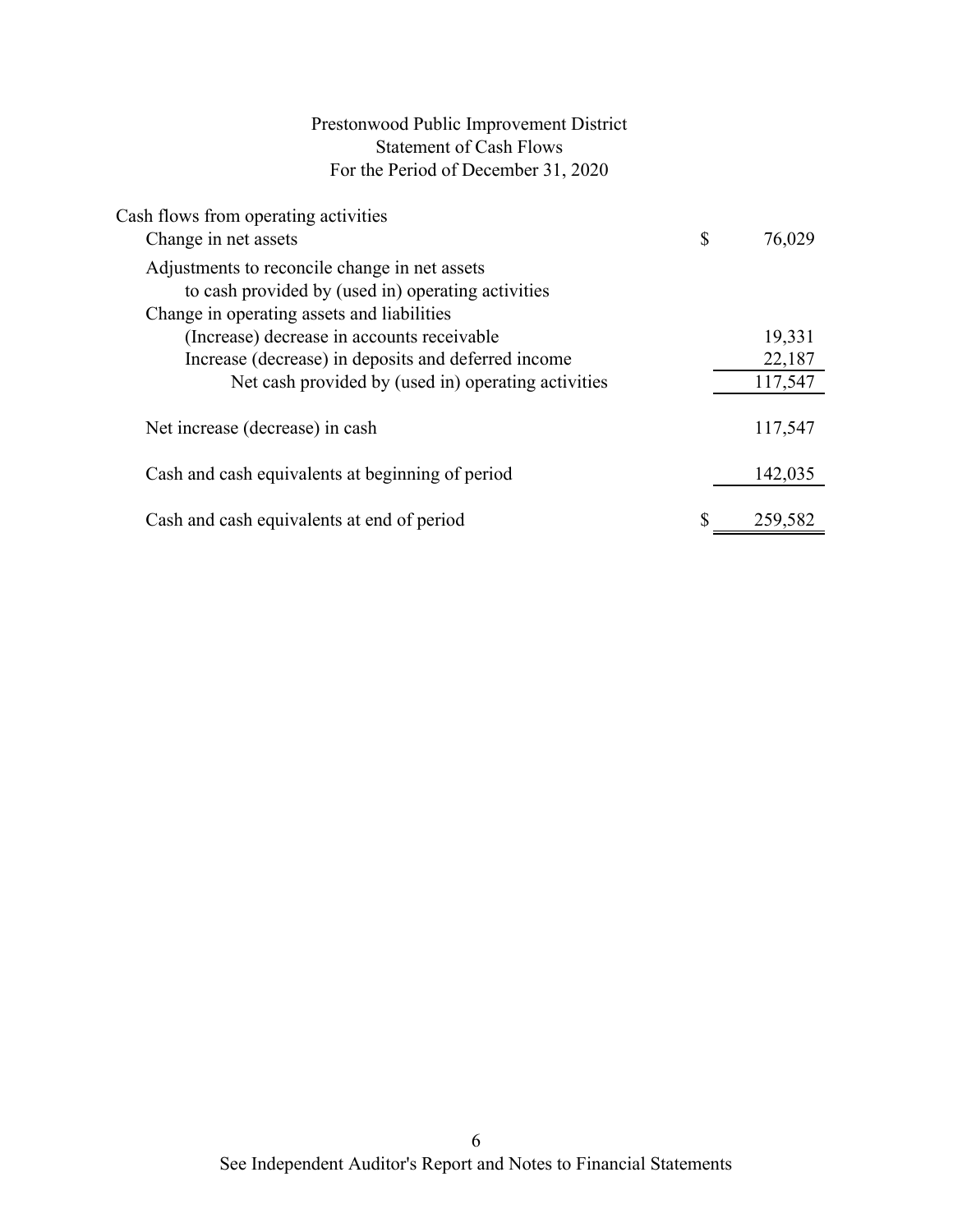# 1. SUMMARY OF SIGNIFICANT ACCOUNTING POLICIES

#### Organization

Prestonwood Homeowners' Association, Inc. ("PHA") is a nonprofit corporation, incorporated in the State of Texas. PHA was organized to assure the beauty, safety, and stability of an area known as Prestonwood and the surrounding community, all located in the City of Dallas, Texas.

#### Prestonwood Public Improvement District

 On March 5, 1997, the owners of real property within the proposed Prestonwood Public Improvement District ("the District") delivered to the City of Dallas (the "City") a petition to create the District. On May 14, 1997, the City Council of the City of Dallas approved the petition and authorized the creation of the District. On May 23, 2018, the District was renewed for another seven years by the City. The District shall automatically dissolve December 31, 2025 unless the District is renewed through the petition and approval process, or the District is sooner terminated as provided by law.

The purpose of the District is to provide enhanced security within the District, primarily through the use of a supplemental twenty-four hour police patrol. The patrol is provided by the Dallas Police Department ("DPD") under an arrangement pursuant to the DPD's Expanded Neighborhood Patrol ("ENP") program whereby DPD officers patrol the District in a DPD patrol car and the District pays the officers directly while reimbursing the DPD for the use of the patrol car. The funding of operations, approved by the City of Dallas, will be paid from assessments on the real property in the District. The assessment levied for 2020 was \$.0825 per \$100 of appraisal value. Future assessment rates and levies, as proposed by the PHA Board, will be set by the Dallas City Council subject to a maximum assessment rate of \$.15 per \$100 of appraisal value and according to procedures stipulated by Chapter 372 of the Texas Local Development Code.

### Management Contract

On December 1, 1997, PHA entered into a contract with the City of Dallas whereby PHA provides management, accounting, and other services for the District. This contract was renewed and authorized by the City Council on September 12, 2018, will terminate December 31, 2025, or upon dissolution of the district.

#### Basis of Accounting

The District prepares its financial statements in accordance with accounting principles generally accepted in the United States of America. The accompanying financial statements include only the accounts of the District and do not include any accounts related to the other activities of PHA.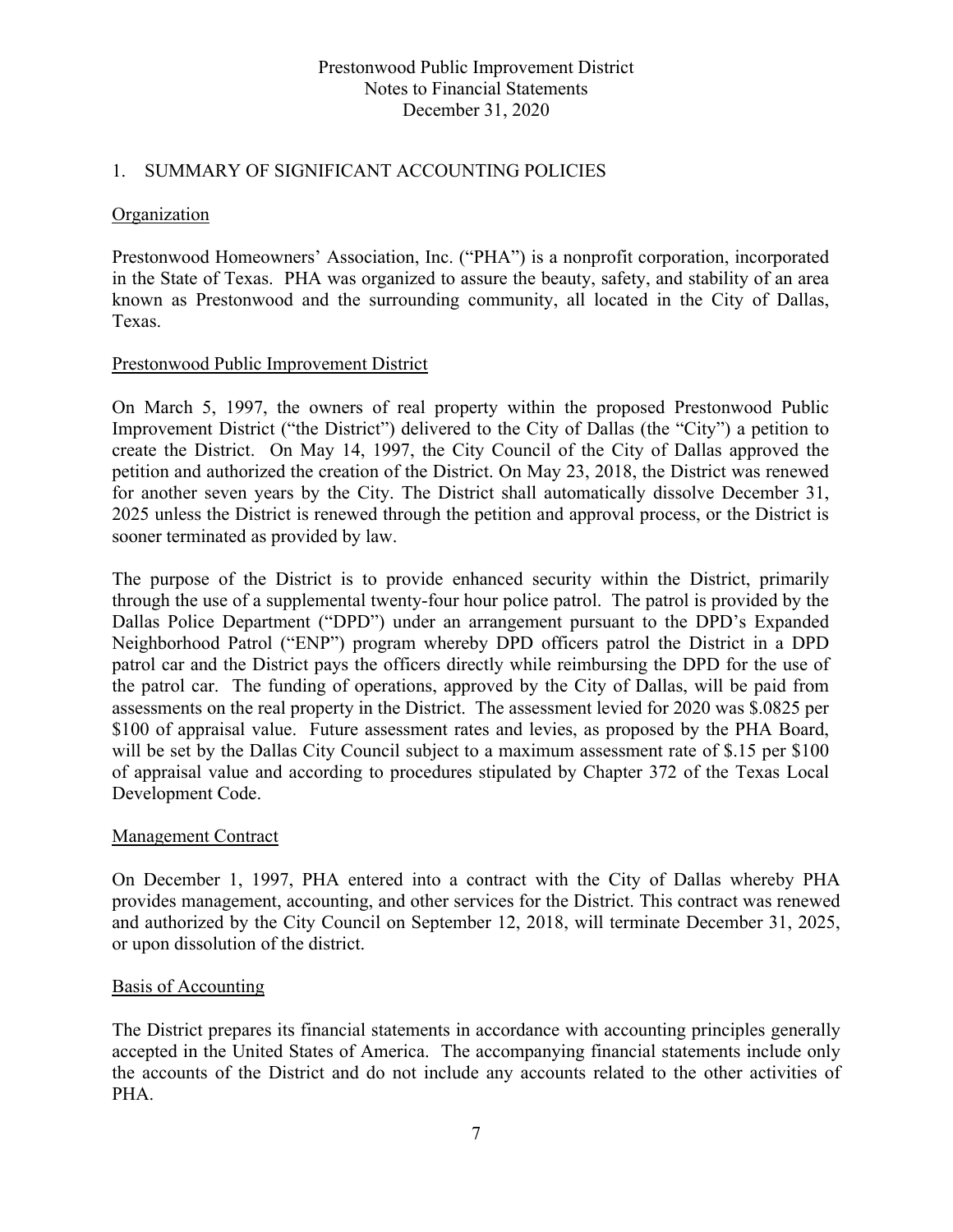# 1. SUMMARY OF SIGNIFICANT ACCOUNTING POLICIES (continued)

#### Basis of Financial Statements Presentation

For reporting purposes, resources are classified into two net asset categories according to the existence or absence of donor-imposed restrictions. Accordingly, net assets of the District and changes therein are classified and reported as follows:

Net assets without donor restrictions - net assets that are not subject to donor-imposed stipulations.

Net assets with donor restrictions - net assets subject to donor-imposed stipulations that may or will be met either by actions of the District and/or the passage of time or subject to donor-imposed stipulations that are to be maintained permanently. Generally, the donors of these assets permit the District to use all or part of the income earned on any related investments for general or specific purposes. When a restriction expires, net assets with donor restrictions are reclassified to net assets without donor restrictions and reported in the statement of operations, as net assets are released from restrictions. Contributions received with donor-imposed restrictions that are met in the same year as received are reported as revenues of the net assets without donor restrictions. There were no net assets with donor restrictions as of December 31, 2020.

#### Financial Instruments

The District's financial instruments consist of cash only. It is the Board's opinion that the District is not exposed to significant interest rate or credit risk arising from the instrument. Unless otherwise noted, the fair value of the financial instrument is the market value of the financial instrument, and approximates their carrying value.

#### Cash & Concentration of Credit Risk

The District deposits its cash primarily with a major bank in Dallas, Texas. Accounts at the Institution are insured by the Federal Deposit Insurance Corporation up to \$250,000. Some deposits exceeded the current Federal Deposit Insurance Corporation insurance limitations at December 31, 2020. The District has not incurred losses related to its cash and believes it is not exposed to any significant credit risk on cash.

### Functional Allocation of Expenses

The costs of providing the District's various programs, fundraising, and management and general have been summarized on a functional basis in the statement of activities. The statement of functional expenses presents the natural classification detail of expenses by function. Certain costs have been allocated among the program, fundraising, and management and general categories based on the specific identification of costs or approximate percentage of time and other methods.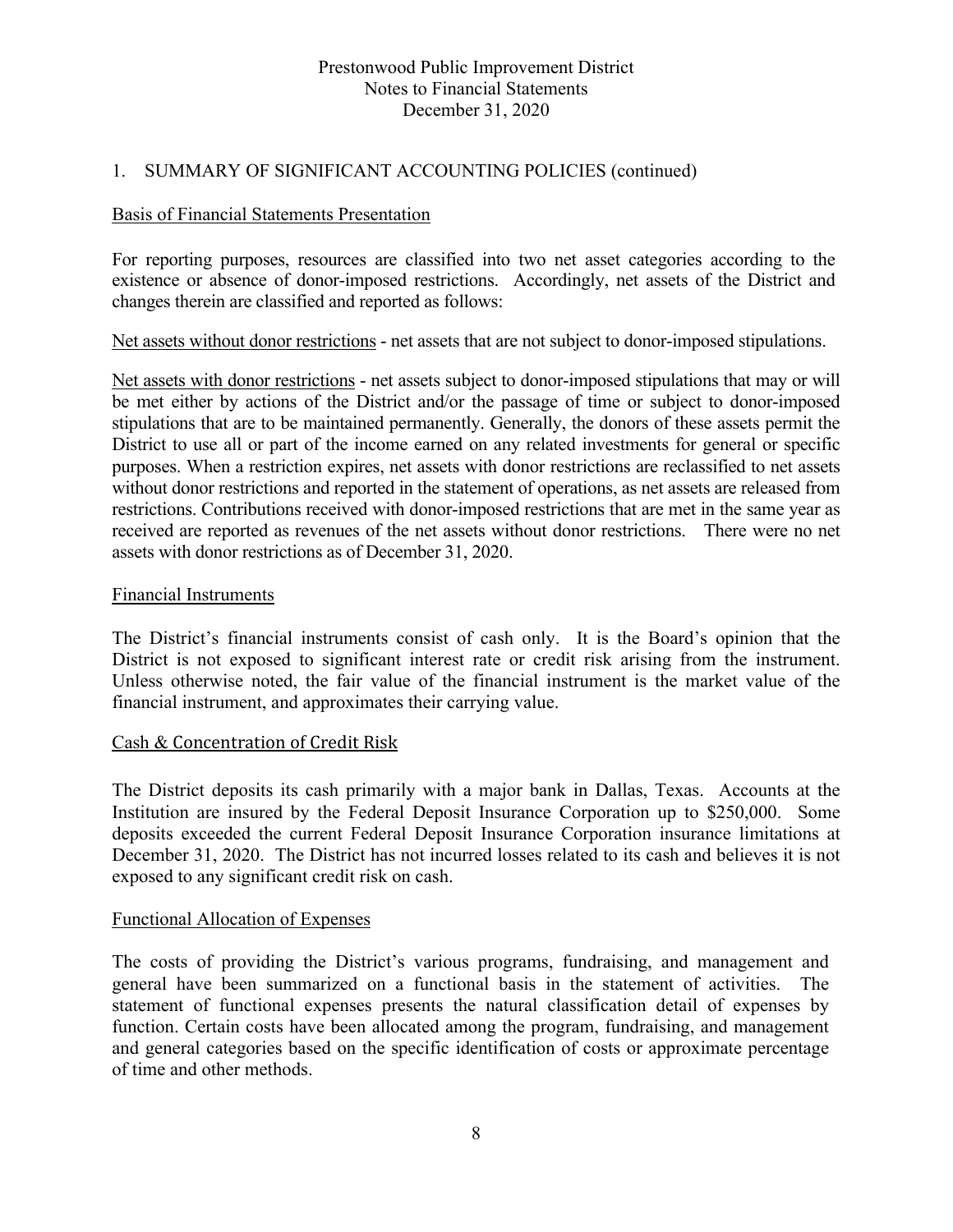# 1. SUMMARY OF SIGNIFICANT ACCOUNTING POLICIES (continued)

#### Property Assessment Assessments Receivable, Assessments Allocable, and Revenue

The District presents an annual Service Plan and Assessment Plan to the City in September of each year. After due process and upon adoption, the City levies a property assessment against property in the District and provides for collection of the assessment to be used by the District for the approved services and improvements to property in the District during the following calendar year.

The District records property assessments as a receivable when levied by the City and a corresponding offset to assessments allocable to the respective District. The Dallas County Assessment Office (the "County") mails property assessment statements to the property owners in October of each year, which are due and payable on October 1, and are delinquent if not paid on or before January 31. No allowance for uncollectible assessments is established because delinquent assessments are considered fully collectible. As collections are received by the County, they were remitted to the District through September 30, 2018. Effective October 1, 2018, collections were remitted to the City to be remitted to the District upon approved request. Assessments allocable are recognized as revenue without donor restrictions as of January 1 each year to correspond to the approved Service Plan's provision for services and improvements for the calendar year. The 2020 tax assessment levy receivable as of December 31, 2020 is \$425,363.

# Federal Income Tax Status

The PHA, a party to the management contract described above, is exempt from Federal income tax under Section 501(c)(4) of the Internal Revenue Code. Accordingly, no provision for Federal income taxes has been recorded in the accompanying financial statements. In addition, PHA has been determined by the Internal Revenue Service ("IRS") not to be a "private foundation" within the meaning of section 509(a) of the Internal Revenue Service Code. There was no unrelated business income or known Federal excise taxes for the year ended December 31, 2020. PHA's federal Return of Organization Exempt from Income Tax (Form 990) for 2017, 2018, and 2019 are open to examination by the IRS for a period of three years from the date the returns are filed.

#### Accounting for Uncertainty in Income Taxes

Management has concluded that any assessment provisions that would not meet the more-likelythan-not criterion of Financial Accounting Standards Board (FASB) Accounting Standards Codification (ASC) Topic 740-10, Accounting for Income Taxes, would be immaterial to the financial statement taken as a whole. Accordingly, the accompanying financial statements do not include any provision of uncertain assessment positions, and no related interest or penalties have been recorded in the operating statements.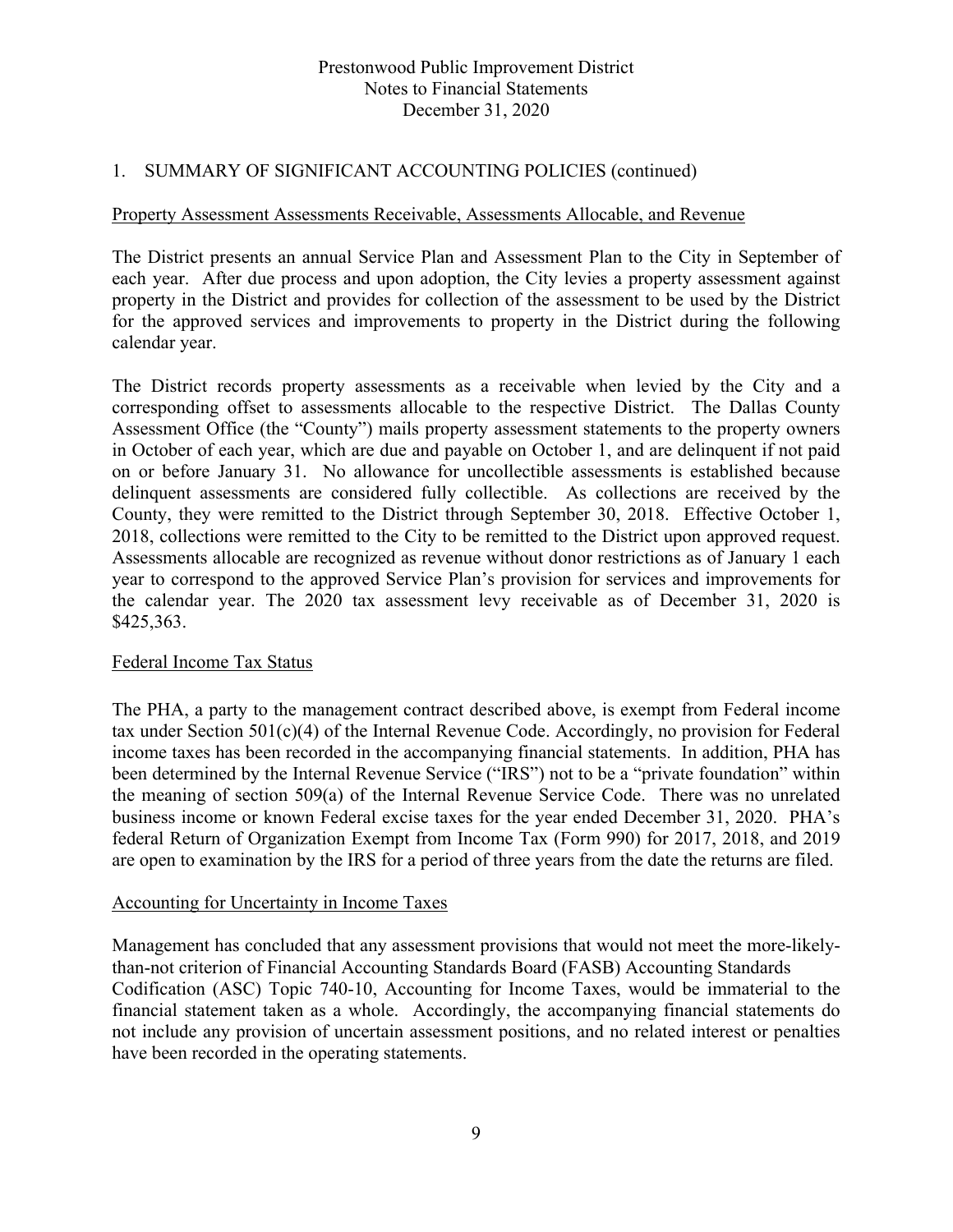# 1. SUMMARY OF SIGNIFICANT ACCOUNTING POLICIES (continued)

#### Concentration of Revenue Sources

The District's revenue is totally derived from annual assessments levied by the City. The current level of the District's operations and programs may be impacted if the City's annual assessment is not levied.

#### Use of Estimates

In preparing financial statements, management is required to make estimates and assumptions that affect the reported amounts of revenues and expenses during the reporting period. Actual results could differ from those estimates.

# 2. LIQUIDITY AND AVAILABILITY

Financial assets available for general expenditure, that is, without donor or other restrictions limiting their use, within one year of the balance sheet date are \$684,945.

The District manages its liquidity and reserves following three guiding principles: operating within a prudent range of financial soundness and stability, maintaining adequate liquid assets to fund near-term operating needs and maintaining sufficient reserves to provide reasonable assurance that long-term obligations will be discharged.

### 3. VALUE CHANGES

Value changes occur when a property owner within the District disputes their original tax assessment amount and, as a result of negotiation and or litigation between owners and Dallas Central Appraisal District, the original assessment is increased or reduced. Any resulting changes in assessed valuation and related property assessment amounts may change amounts remitted from the County or result in refunds issued by the District.

### 4. COLLECTION FEES

Collection fees retained by the County for the 2019 levy in the amount of \$2,960 are netted against assessment collections received from the County by the City in January 2020 for its collection services during 2019. The 2020 collection fees will be netted against collections received in 2021.

The City reimbursed the City General Fund for administrative costs incurred for the day-today accounting responsibilities, administrative, and operational oversight of the District from the assessment collections received from the Counting in the amount of \$7,816 for the year ended December 31, 2020.